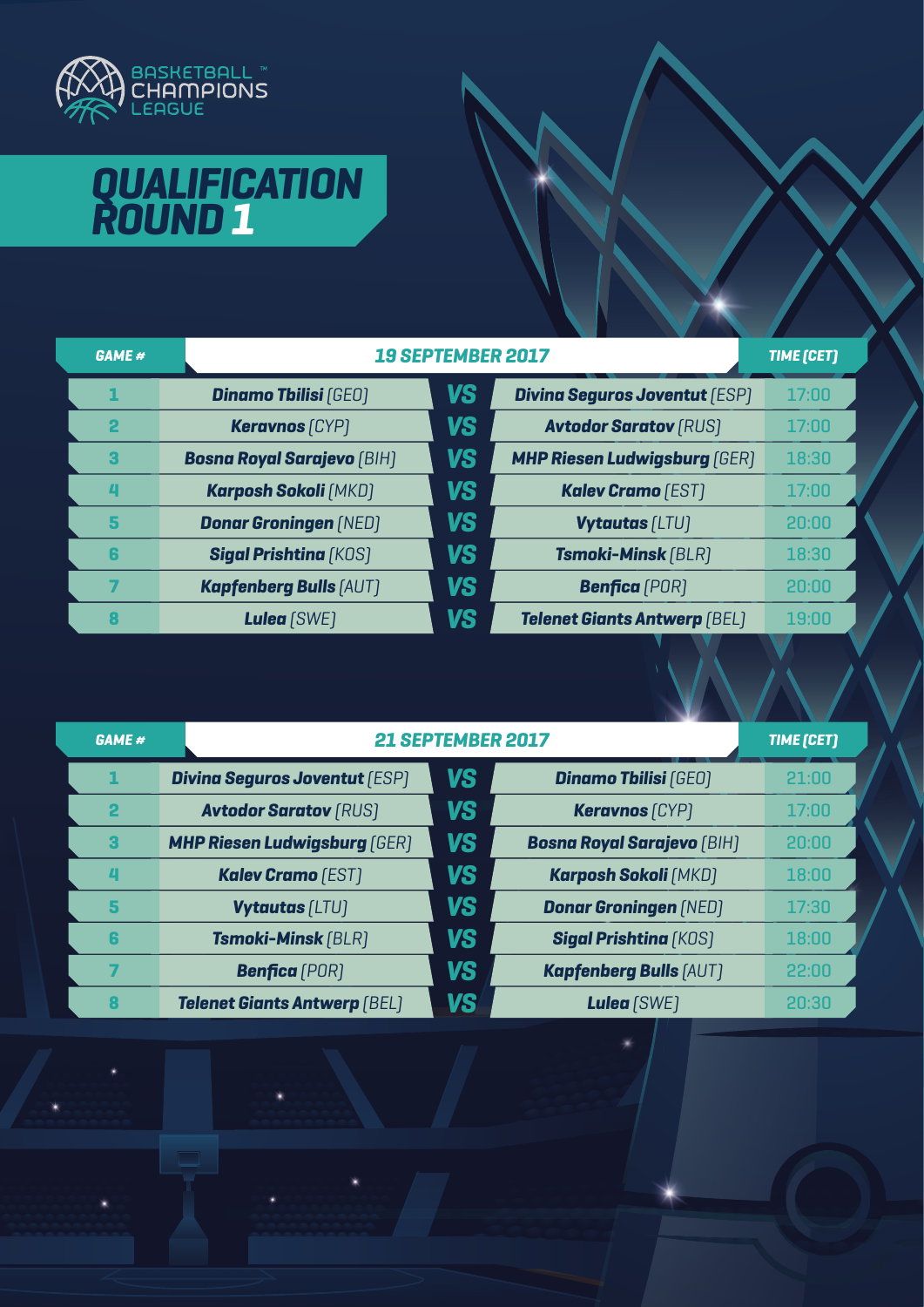

# **QUALIFICATION ROUND 1 2**

| <b>GAME #</b> |                                     | 24 SEPTEMBER 2017 |                               |       |
|---------------|-------------------------------------|-------------------|-------------------------------|-------|
| 9             | <b>Kalev Cramo</b> (EST)            | <b>VS</b>         | <b>Alba Fehervar (HUN)</b>    | 16:00 |
| 10            | <b>Joventut</b> [ESP]               | <b>VS</b>         | Kataja Basket [FIN]           | 20:00 |
| 11            | <b>Telenet Giants Antwerp (BEL)</b> | <b>VS</b>         | <b>Nizhny Novgorod [RUS]</b>  | 17:30 |
| 12            | <b>Avtodor Saratov [RUS]</b>        | <b>VS</b>         | <b>Mornar [MNE]</b>           | 13:00 |
| 13            | <b>Benfica</b> (POR)                | <b>VS</b>         | <b>Lukoil Academic [BUL]</b>  | 17:00 |
| 14            | <b>MHP Riesen Ludwigsburg [GER]</b> | <b>VS</b>         | <b>U-BT Cluj-Napoca (ROU)</b> | 18:00 |
| 15            | <b>Donar Groningen [NED]</b>        | <b>VS</b>         | <b>Bakken Bears (DEN)</b>     | 18:00 |
| 16            | <b>Tsmoki-Minsk [BLR]</b>           | <b>VS</b>         | <b>Budivelnyk</b> [UKR]       | 18:45 |

| <b>VS</b><br><b>Kalev Cramo [EST]</b><br><b>Alba Fehervar (HUN)</b><br>9<br><b>VS</b><br><b>Nizhny Novgorod (RUS)</b><br><b>Telenet Giants Antwerp (BEL)</b><br>11 | 18:30<br>18:00 |
|--------------------------------------------------------------------------------------------------------------------------------------------------------------------|----------------|
|                                                                                                                                                                    |                |
|                                                                                                                                                                    |                |
| <b>VS</b><br><b>Avtodor Saratov [RUS]</b><br>12<br><b>Mornar</b> [MNE]                                                                                             | 20:00          |
| <b>VS</b><br>13<br><b>Lukoil Academic [BUL]</b><br><b>Benfica</b> (POR)                                                                                            | 17:30          |
| <b>VS</b><br><b>MHP Riesen Ludwigsburg [GER]</b><br><b>U-BT Cluj-Napoca (ROU)</b><br>14                                                                            | 18:00          |
| <b>VS</b><br><b>Bakken Bears (DEN)</b><br><b>Donar Groningen (NED)</b><br>15                                                                                       | 18:30          |
| VS<br><b>Tsmoki-Minsk (BLR)</b><br><b>Budivelnyk</b> [UKR]<br>16                                                                                                   | 18:00          |

| GAME # |                                         | 27 SEPTEMBER 2017     |       |  |  |
|--------|-----------------------------------------|-----------------------|-------|--|--|
| 10     | <b>VS</b><br><b>Kataja Basket [FIN]</b> | <b>Joventut</b> [ESP] | 17:30 |  |  |
|        |                                         |                       |       |  |  |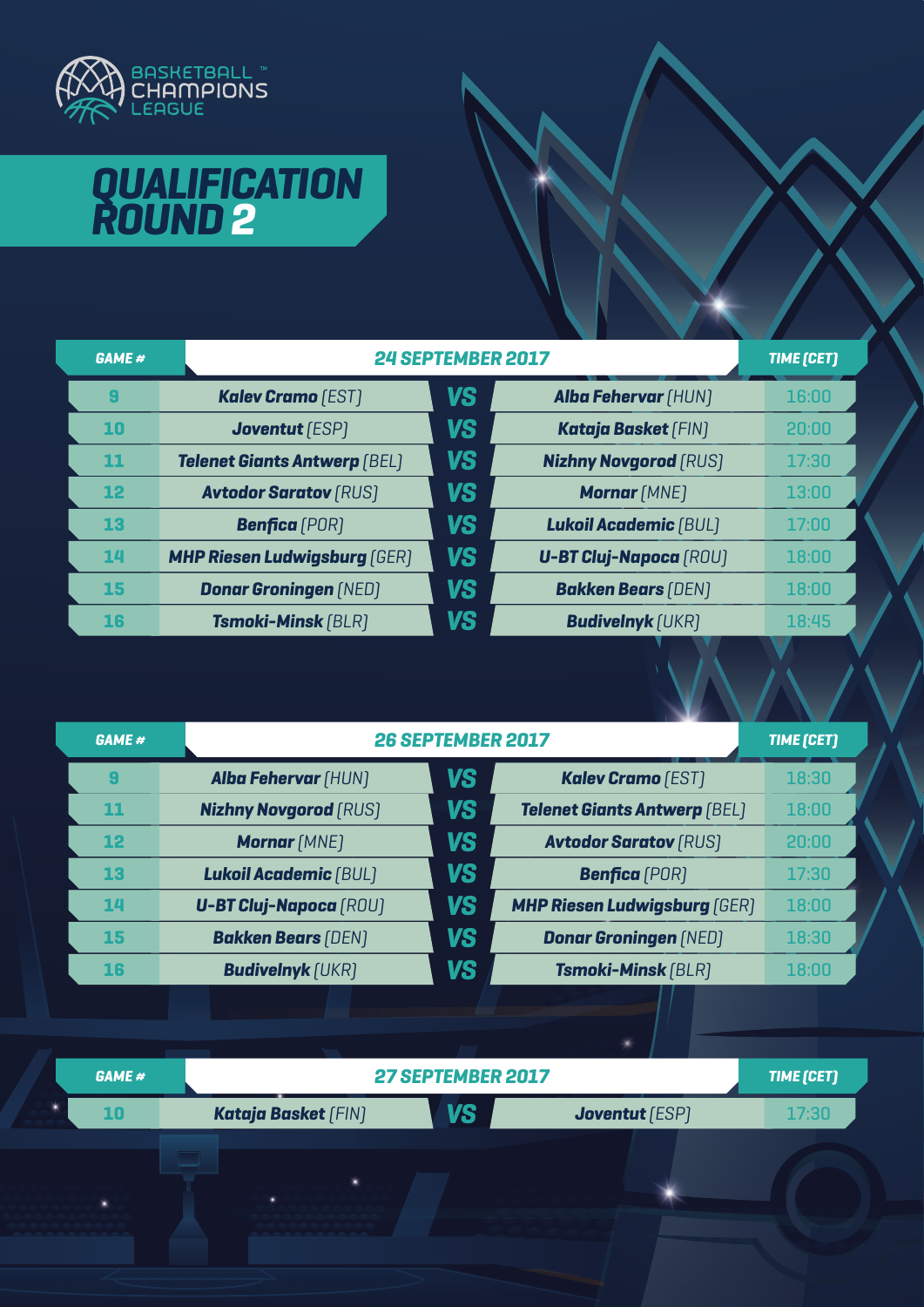

# **QUALIFICATION ROUND 1 3**

| <b>GAME #</b> |                                     | 29 SEPTEMBER 2017 |                                   |            |  |
|---------------|-------------------------------------|-------------------|-----------------------------------|------------|--|
| 17            | <b>Tsmoki-Minsk [BLR]</b>           | <b>VS</b>         | <b>Nanterre 92 [FRA]</b>          | 18:45      |  |
| <b>18</b>     | <b>Telenet Giants Antwerp (BEL)</b> | <b>VS</b>         | <b>Rosa Radom</b> (POL)           | 20:30      |  |
| 19            | <b>Avtodor Saratov [RUS]</b>        | <b>VS</b>         | <b>Orlandina Basket [ITA]</b>     | 18:00      |  |
| 20            | <b>Lukoil Academic [BUL]</b>        | <b>VS</b>         | <b>Juventus Utena (LTU)</b>       | 18:00      |  |
| 21            | Tbilisi / Joventut / Kataja         | <b>VS</b>         | <b>Telekom Baskets Bonn (GER)</b> | <b>TBC</b> |  |
| 22            | <b>Donar Groningen (NED)</b>        | <b>VS</b>         | <b>Movistar Estudiantes [ESP]</b> | 20:00      |  |
| 23            | <b>Alba Fehervar (HUN)</b>          | <b>VS</b>         | <b>Pinar Karsiyaka [TUR]</b>      | 18:00      |  |
| 24            | <b>MHP Riesen Ludwigsburg [GER]</b> | <b>VS</b>         | <b>Basic-Fit Brussels [BEL]</b>   | 20:00      |  |

| <b>GAME #</b> |                                   | <b>2 OCTOBER 2017</b> |                                     |       |
|---------------|-----------------------------------|-----------------------|-------------------------------------|-------|
| 17            | <b>Nanterre 92 [FRA]</b>          | <b>VS</b>             | <b>Tsmoki-Minsk [BLR]</b>           | 20:00 |
| 18            | <b>Rosa Radom</b> (POL)           | <b>VS</b>             | <b>Telenet Giants Antwerp (BEL)</b> | 18:30 |
| 19            | <b>Orlandina Basket [ITA]</b>     | <b>VS</b>             | <b>Avtodor Saratov [RUS]</b>        | 21:00 |
| 20            | <b>Juventus Utena [LTU]</b>       | <b>VS</b>             | <b>Lukoil Academic [BUL]</b>        | 20:00 |
| 21            | <b>Telekom Baskets Bonn (GER)</b> | <b>VS</b>             | Tbilisi / Joventut / Kataja         | 20:00 |
| 22            | <b>Movistar Estudiantes (ESP)</b> | <b>VS</b>             | <b>Donar Groningen [NED]</b>        | 20:30 |
| 23            | <b>Pinar Karsiyaka</b> (TUR)      | VS                    | <b>Alba Fehervar (HUN)</b>          | 21:00 |
| 24            | <b>Basic-Fit Brussels (BEL)</b>   | VS                    | <b>MHP Riesen Ludwigsburg [GER]</b> | 20:30 |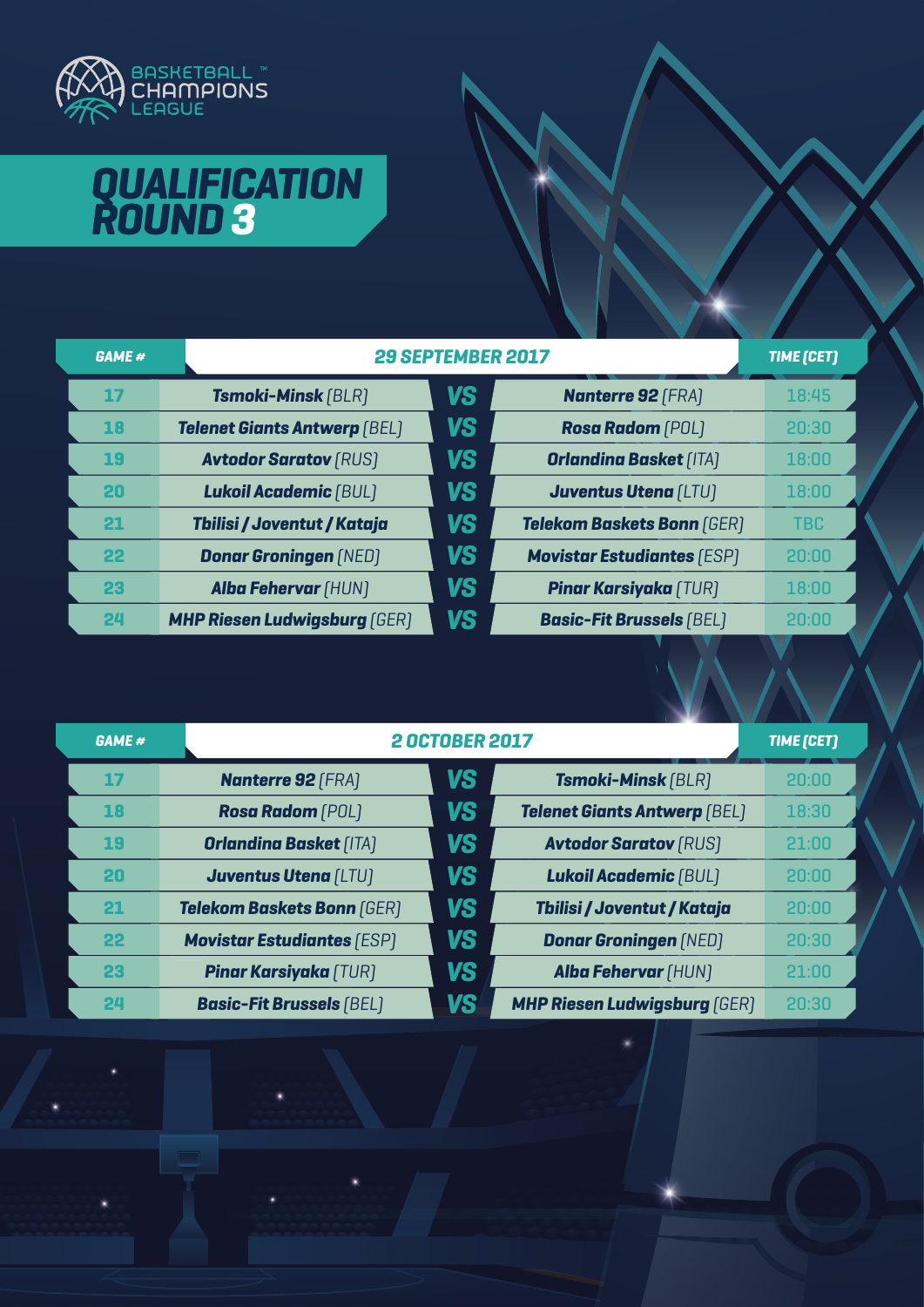



| <b>GROUP</b> |                                       | <b>TUESDAY 10.10</b> |                                          |            |
|--------------|---------------------------------------|----------------------|------------------------------------------|------------|
| A            | <b>AS Monaco (FRA)</b>                | <b>VS</b>            | <b>Kapfenb./Benfica/Lukoil/Juventus</b>  | 20:30      |
| B            | <b>Gaziantep (TUR)</b>                | <b>VS</b>            | Kerav./Avtodor/Mornar/Orlandina          | 18:30      |
| B            | <b>Bosna/MHP Riesen/Cluj/Brussels</b> | <b>VS</b>            | <b>PAOK</b> [GRE]                        | <b>TBC</b> |
| B            | <b>Neptunas Klaipeda [LTU]</b>        | <b>VS</b>            | <b>Elan Chalon</b> (FRA)                 | 18:00      |
| C            | <b>AEK</b> [GRE]                      | <b>VS</b>            | Donar/Vytautas/Bakken/Estudian.          | 18:30      |
| C            | <b>Umana Reyer Venezia [ITA]</b>      | <b>VS</b>            | <b>Banvit</b> (TUR)                      | 20:30      |
| C            | Lulea/Antwerp/Nizhny/Rosa Radom       | <b>VS</b>            | medi Bayreuth (GER)                      | <b>TBC</b> |
| D            | <b>CEZ Nymburk [CZE]</b>              | <b>VS</b>            | <b>Prishtina/Minsk/Budivel./Nanterre</b> | 18:30      |
| D            | <b>Thilisi/Joventut/Kataja/Bonn</b>   | VS                   | <b>Oostende [BEL]</b>                    | <b>TBC</b> |

| <b>GROUP</b> |                                   | <b>WEDNESDAY 11.10</b> |                                    |       |
|--------------|-----------------------------------|------------------------|------------------------------------|-------|
| A            | <b>EWE Baskets [GER]</b>          | VS                     | <b>Enisey Krasnoyarsk (RUS)</b>    | 20:00 |
|              | <b>UCAM Murcia</b> [ESP]          | <b>VS</b>              | <b>Hapoel Holon [ISR]</b>          | 20:00 |
| A            | <b>Dinamo Sassari [ITA]</b>       | <b>VS</b>              | <b>Sokoli/Kalev/Fehervar/Pinar</b> | 20:30 |
| B            | <b>Ventspils [LAT]</b>            | VS                     | <b>Iberostar Tenerife (ESP)</b>    | 18:00 |
| C            | <b>SIG Strasbourg [FRA]</b>       | <b>VS</b>              | <b>Petrol Olimpija</b> [SLO]       | 20:30 |
| D            | <b>Besiktas Sompo Japan (TUR)</b> | VS                     | <b>Sidigas Avellino [ITA]</b>      | 18:30 |
|              | Aris [GRE]                        | VS                     | <b>Stelmet Zielona Gora (POL)</b>  | 18:30 |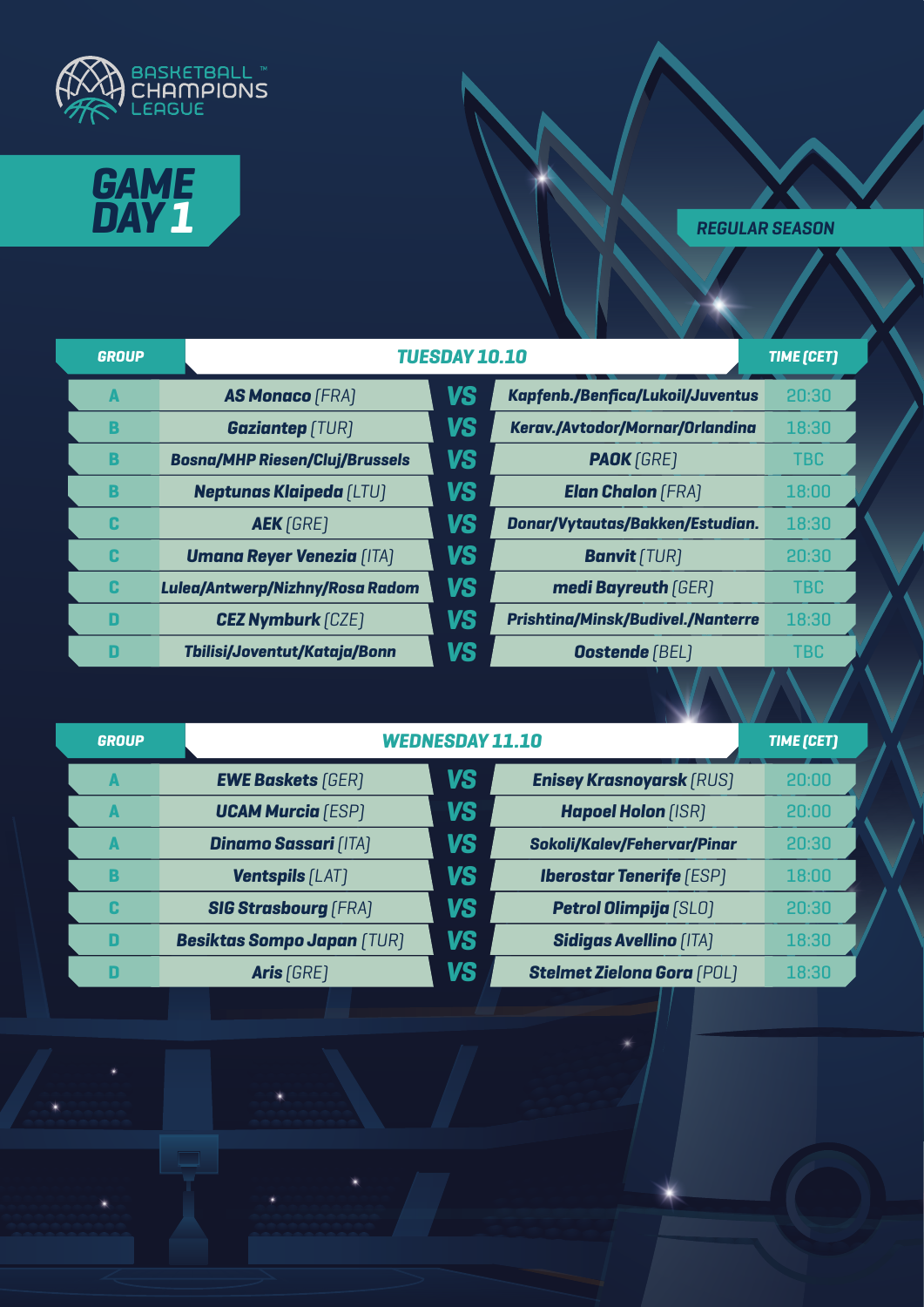



| <b>GROUP</b> |                                    | <b>TUESDAY 17.10</b> |                                       |            |
|--------------|------------------------------------|----------------------|---------------------------------------|------------|
| A            | <b>Hapoel Holon (ISR)</b>          | <b>VS</b>            | <b>AS Monaco</b> (FRA)                | 18:30      |
| A            | <b>Sokoli/Kalev/Fehervar/Pinar</b> | <b>VS</b>            | Kapfenb./Benfica/Lukoil/Juventus      | <b>TBC</b> |
| B            | <b>Elan Chalon (FRA)</b>           | VS                   | Kerav./Avtodor/Mornar/Orlandina       | 20:30      |
| B            | <b>Iberostar Tenerife (ESP)</b>    | VS                   | <b>Bosna/MHP Riesen/Cluj/Brussels</b> | 20:30      |
| C            | <b>Umana Reyer Venezia [ITA]</b>   | VS                   | <b>AEK</b> [GRE]                      | 20:30      |
| D            | <b>CEZ Nymburk [CZE]</b>           | VS                   | Aris [GRE]                            | 18:30      |
| D            | <b>Stelmet Zielona Gora (POL)</b>  | VS                   | Tbilisi/Joventut/Kataja/Bonn          | 18:30      |
| D            | <b>Oostende</b> (BEL)              | VS                   | <b>Besiktas Sompo Japan (TUR)</b>     | 20:30      |

| <b>GROUP</b> |                                          | <b>WEDNESDAY 18.10</b><br><b>TIME [CET]</b> |                                 |            |
|--------------|------------------------------------------|---------------------------------------------|---------------------------------|------------|
| A            | <b>Enisey Krasnoyarsk (RUS)</b>          | <b>VS</b>                                   | <b>UCAM Murcia</b> [ESP]        | 14:30      |
| A            | <b>Dinamo Sassari [ITA]</b>              | <b>VS</b>                                   | <b>EWE Baskets [GER]</b>        | 20:30      |
| B            | <b>Neptunas Klaipeda [LTU]</b>           | <b>VS</b>                                   | <b>Ventspils [LAT]</b>          | 18:00      |
| B            | <b>PAOK</b> [GRE]                        | <b>VS</b>                                   | <b>Gaziantep</b> (TUR)          | 18:30      |
| C            | <b>Banvit</b> [TUR]                      | <b>VS</b>                                   | <b>Petrol Olimpija</b> [SLO]    | 18:30      |
| C            | medi Bayreuth [GER]                      | <b>VS</b>                                   | <b>SIG Strasbourg [FRA]</b>     | 20:00      |
| C            | Donar/Vytautas/Bakken/Estudian.          | <b>VS</b>                                   | Lulea/Antwerp/Nizhny/Rosa Radom | <b>TBC</b> |
| D            | <b>Prishtina/Minsk/Budivel./Nanterre</b> | <b>VS</b>                                   | <b>Sidigas Avellino (ITA)</b>   | <b>TBC</b> |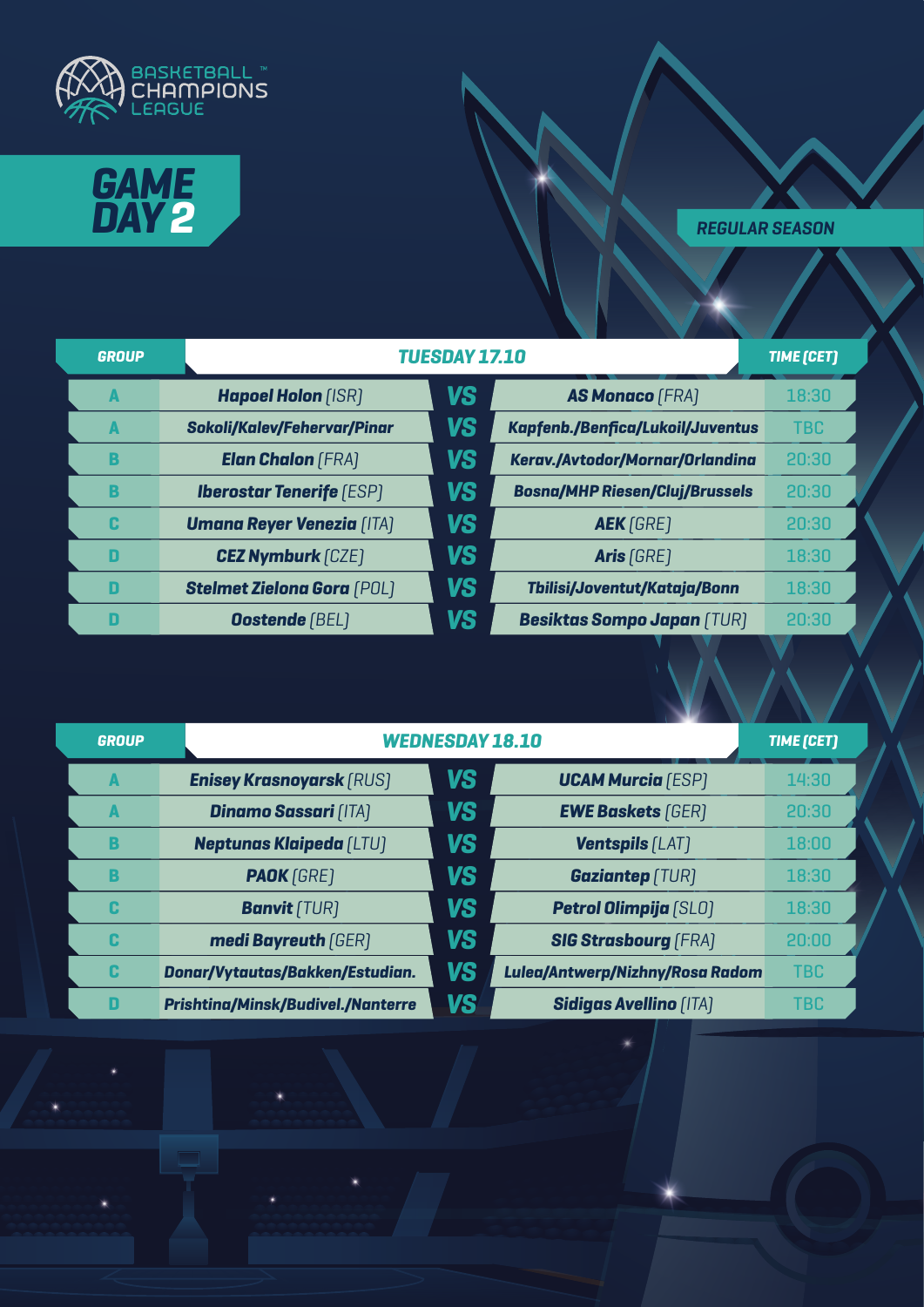



| <b>GROUP</b> |                                       | <b>TUESDAY 24.10</b> |                                   |            |
|--------------|---------------------------------------|----------------------|-----------------------------------|------------|
| A            | <b>AS Monaco [FRA]</b>                | VS                   | <b>Enisey Krasnoyarsk (RUS)</b>   | 20:30      |
| B            | <b>Ventspils [LAT]</b>                | <b>VS</b>            | <b>Elan Chalon</b> (FRA)          | 18:00      |
| B            | Kerav./Avtodor/Mornar/Orlandina       | <b>VS</b>            | <b>PAOK</b> [GRE]                 | <b>TBC</b> |
| B            | <b>Bosna/MHP Riesen/Cluj/Brussels</b> | VS                   | <b>Neptunas Klaipeda (LTU)</b>    | <b>TBC</b> |
| C            | <b>AEK</b> [GRE]                      | <b>VS</b>            | <b>Banvit</b> [TUR]               | 18:30      |
| C            | Lulea/Antwerp/Nizhny/Rosa Radom       | <b>VS</b>            | <b>Umana Reyer Venezia [ITA]</b>  | <b>TBC</b> |
| D            | <b>Besiktas Sompo Japan (TUR)</b>     | <b>VS</b>            | <b>Stelmet Zielona Gora (POL)</b> | 18:30      |
| D            | Tbilisi/Joventut/Kataja/Bonn          | <b>VS</b>            | <b>CEZ Nymburk [CZE]</b>          | <b>TBC</b> |

| <b>GROUP</b> |                                  | <b>WEDNESDAY 25.10</b><br><b>TIME [CET]</b> |                                          |            |
|--------------|----------------------------------|---------------------------------------------|------------------------------------------|------------|
| A            | <b>EWE Baskets [GER]</b>         | <b>VS</b>                                   | <b>Sokoli/Kalev/Fehervar/Pinar</b>       | 20:00      |
|              | <b>UCAM Murcia</b> (ESP)         | <b>VS</b>                                   | <b>Dinamo Sassari [ITA]</b>              | 20:30      |
| A            | Kapfenb./Benfica/Lukoil/Juventus | VS                                          | <b>Hapoel Holon [ISR]</b>                | <b>TBC</b> |
| B            | <b>Gaziantep</b> [TUR]           | <b>VS</b>                                   | <b>Iberostar Tenerife</b> [ESP]          | 18:30      |
| C            | <b>Petrol Olimpija</b> [SLO]     | <b>VS</b>                                   | medi Bayreuth [GER]                      | 18:30      |
| C            | <b>SIG Strasbourg [FRA]</b>      | <b>VS</b>                                   | Donar/Vytautas/Bakken/Estudian.          | 20:30      |
| D            | Aris [GRE]                       | <b>VS</b>                                   | <b>Prishtina/Minsk/Budivel./Nanterre</b> | 18:30      |
| П            | <b>Sidigas Avellino [ITA]</b>    | VS                                          | <b>Oostende</b> [BEL]                    | 20:30      |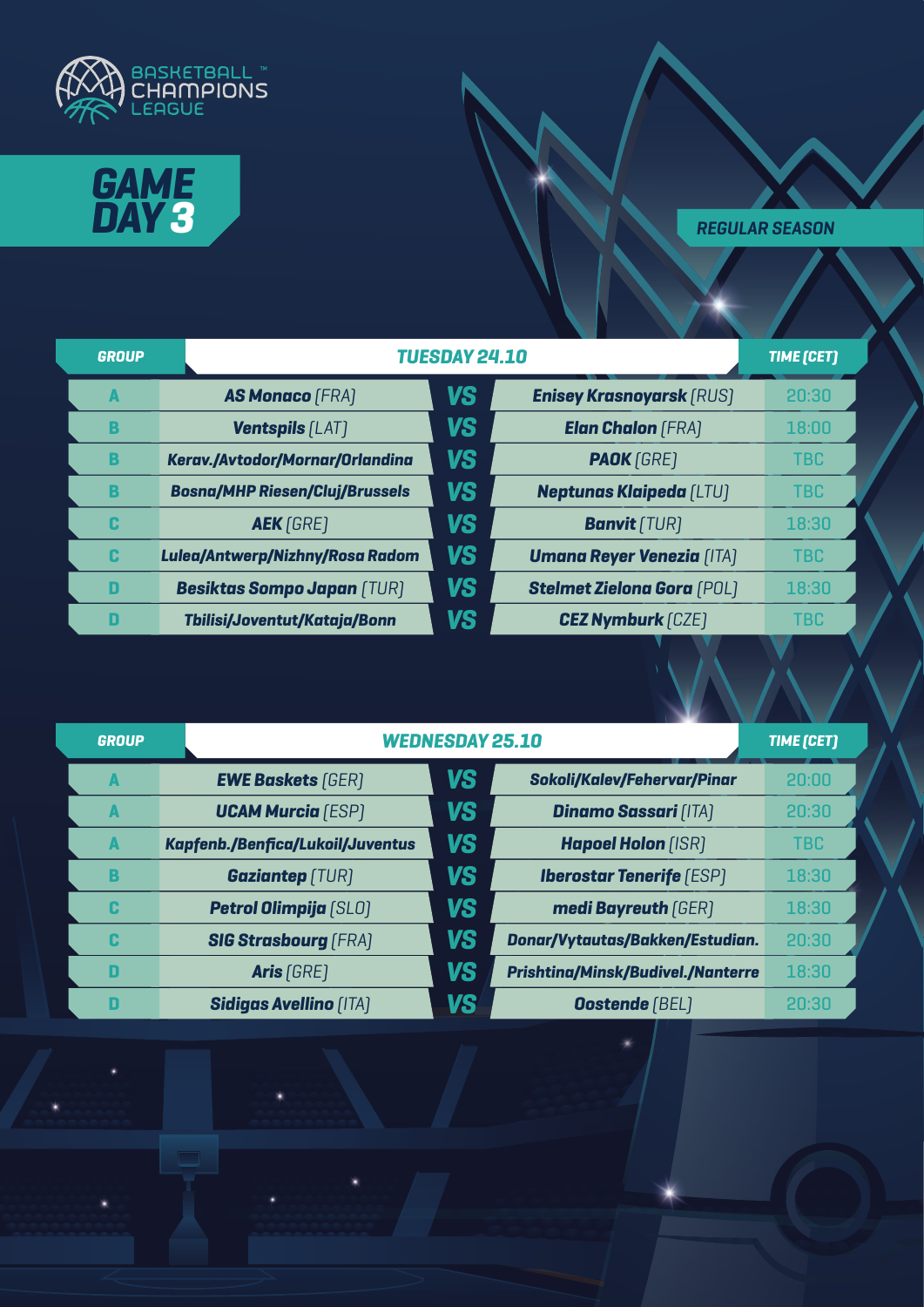



| <b>GROUP</b> |                                    | <b>TUESDAY 31.10</b><br><b>TIME [CET]</b> |                                         |            |
|--------------|------------------------------------|-------------------------------------------|-----------------------------------------|------------|
| A            | <b>Enisey Krasnoyarsk (RUS)</b>    | <b>VS</b>                                 | <b>Kapfenb./Benfica/Lukoil/Juventus</b> | 13:30      |
| A            | <b>Dinamo Sassari [ITA]</b>        | <b>VS</b>                                 | <b>AS Monaco (FRA)</b>                  | 20:30      |
| A            | <b>Sokoli/Kalev/Fehervar/Pinar</b> | <b>VS</b>                                 | <b>Hapoel Holon [ISR]</b>               | <b>TBC</b> |
| B            | <b>Elan Chalon</b> (FRA)           | <b>VS</b>                                 | <b>PAOK</b> [GRE]                       | 20:30      |
| C            | Donar/Vytautas/Bakken/Estudian.    | <b>VS</b>                                 | <b>Petrol Olimpija</b> [SLO]            | <b>TBC</b> |
| D            | Aris [GRE]                         | VS                                        | Tbilisi/Joventut/Kataja/Bonn            | 18:30      |
| D            | <b>CEZ Nymburk [CZE]</b>           | <b>VS</b>                                 | <b>Besiktas Sompo Japan (TUR)</b>       | 18:30      |
| D            | <b>Stelmet Zielona Gora (POL)</b>  | VS                                        | <b>Sidigas Avellino [ITA]</b>           | 18:30      |

| <b>GROUP</b> |                                          | <b>WEDNESDAY 01.11</b> |                                       |            |
|--------------|------------------------------------------|------------------------|---------------------------------------|------------|
| A            | <b>EWE Baskets</b> [GER]                 | VS                     | <b>UCAM Murcia</b>                    | 20:00      |
| B            | <b>Neptunas Klaipeda [LTU]</b>           | <b>VS</b>              | <b>Gaziantep</b> (TUR)                | 18:00      |
| В            | <b>Ventspils [LAT]</b>                   | VS                     | <b>Bosna/MHP Riesen/Cluj/Brussels</b> | 18:00      |
| В            | <b>Iberostar Tenerife (ESP)</b>          | VS                     | Kerav./Avtodor/Mornar/Orlandina       | 20:30      |
| C            | <b>AEK</b> [GRE]                         | VS                     | Lulea/Antwerp/Nizhny/Rosa Radom       | 18:30      |
| C            | <b>Banvit</b> [TUR]                      | <b>VS</b>              | medi Bayreuth (GER)                   | 18:30      |
| C            | <b>Umana Reyer Venezia (ITA)</b>         | <b>VS</b>              | <b>SIG Strasbourg (FRA)</b>           | 20:30      |
| D            | <b>Prishtina/Minsk/Budivel./Nanterre</b> | VS                     | <b>Oostende</b> [BEL]                 | <b>TBC</b> |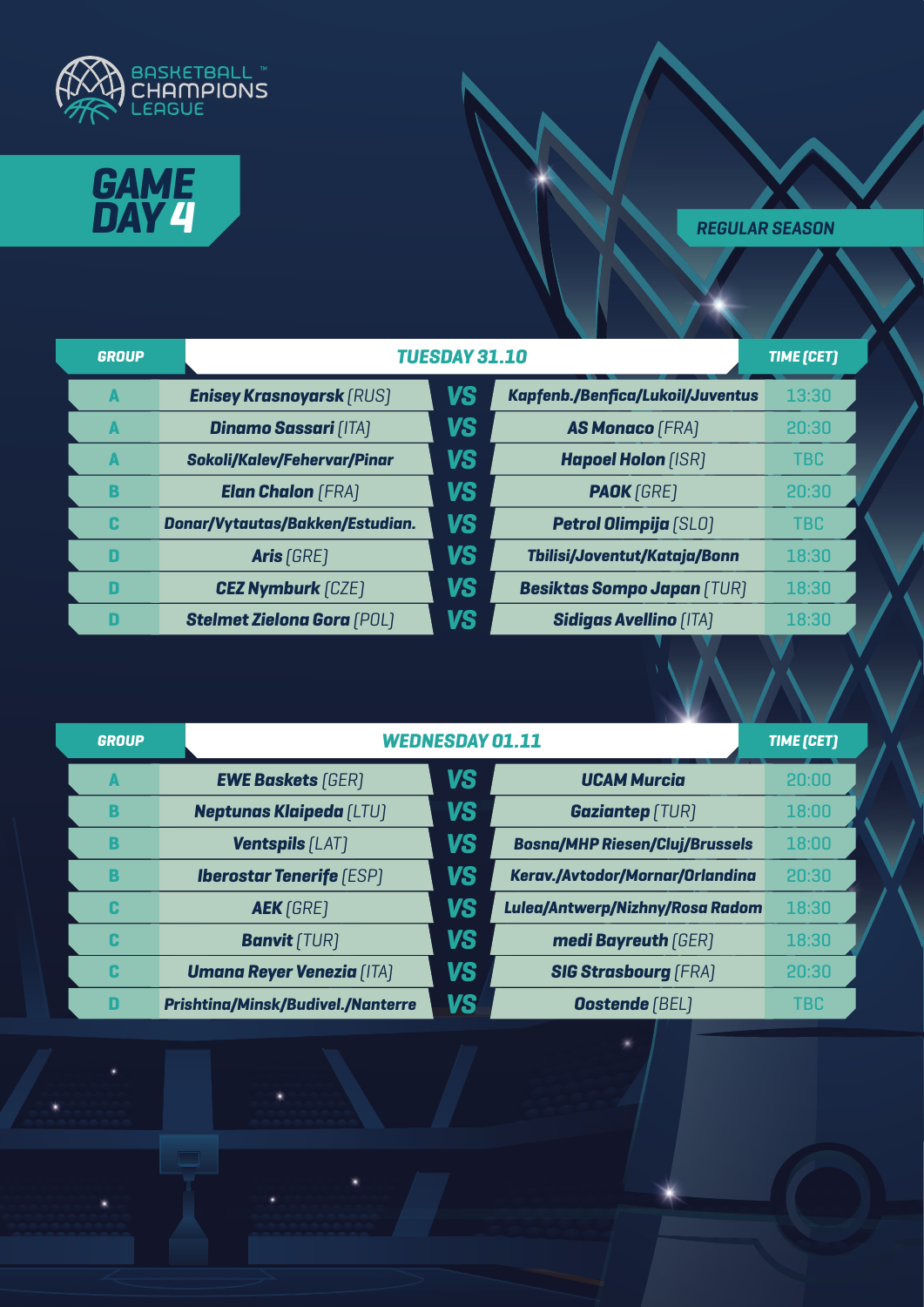



| <b>GROUP</b>   |                                   | <b>TUESDAY 07.11</b> |                                          |            |
|----------------|-----------------------------------|----------------------|------------------------------------------|------------|
| $\blacksquare$ | <b>Hapoel Holon (ISR)</b>         | <b>VS</b>            | <b>Enisey Krasnoyarsk (RUS)</b>          | 20:00      |
| В              | Kerav./Avtodor/Mornar/Orlandina   | VS                   | <b>Neptunas Klaipeda (LTU)</b>           | <b>TBC</b> |
| C              | <b>Petrol Olimpija [SLO]</b>      | VS                   | <b>Umana Reyer Venezia [ITA]</b>         | 20:00      |
| C              | medi Bayreuth [GER]               | VS                   | Donar/Vytautas/Bakken/Estudian.          | 20:30      |
| C              | <b>SIG Strasbourg [FRA]</b>       | VS                   | <b>AEK</b> [GRE]                         | 20:30      |
| D              | <b>Besiktas Sompo Japan (TUR)</b> | <b>VS</b>            | Aris [GRE]                               | 18:30      |
| D              | <b>Oostende</b> (BEL)             | VS                   | <b>Stelmet Zielona Gora (POL)</b>        | 20:30      |
| D              | Tbilisi/Joventut/Kataja/Bonn      | VS                   | <b>Prishtina/Minsk/Budivel./Nanterre</b> | <b>TBC</b> |

| <b>GROUP</b> |                                       | <b>WEDNESDAY 08.11</b> |                                    |            |
|--------------|---------------------------------------|------------------------|------------------------------------|------------|
| A            | <b>AS Monaco [FRA]</b>                | <b>VS</b>              | <b>EWE Baskets [GER]</b>           | 20:30      |
| A            | <b>UCAM Murcia (ESP)</b>              | <b>VS</b>              | <b>Sokoli/Kalev/Fehervar/Pinar</b> | 20:30      |
| A            | Kapfenb./Benfica/Lukoil/Juventus      | <b>VS</b>              | <b>Dinamo Sassari [ITA]</b>        | <b>TBC</b> |
| B            | <b>Gaziantep</b> (TUR)                | <b>VS</b>              | <b>Ventspils [LAT]</b>             | 18:30      |
| B            | <b>PAOK</b> [GRE]                     | <b>VS</b>              | <b>Iberostar Tenerife (ESP)</b>    | 18:30      |
| B            | <b>Bosna/MHP Riesen/Cluj/Brussels</b> | <b>VS</b>              | <b>Elan Chalon</b> (FRA)           | <b>TBC</b> |
| C            | Lulea/Antwerp/Nizhny/Rosa Radom       | <b>VS</b>              | <b>Banvit</b> [TUR]                | <b>TBC</b> |
| n            | <b>Sidigas Avellino [ITA]</b>         | VS                     | <b>CEZ Nymburk [CZE]</b>           | 20:30      |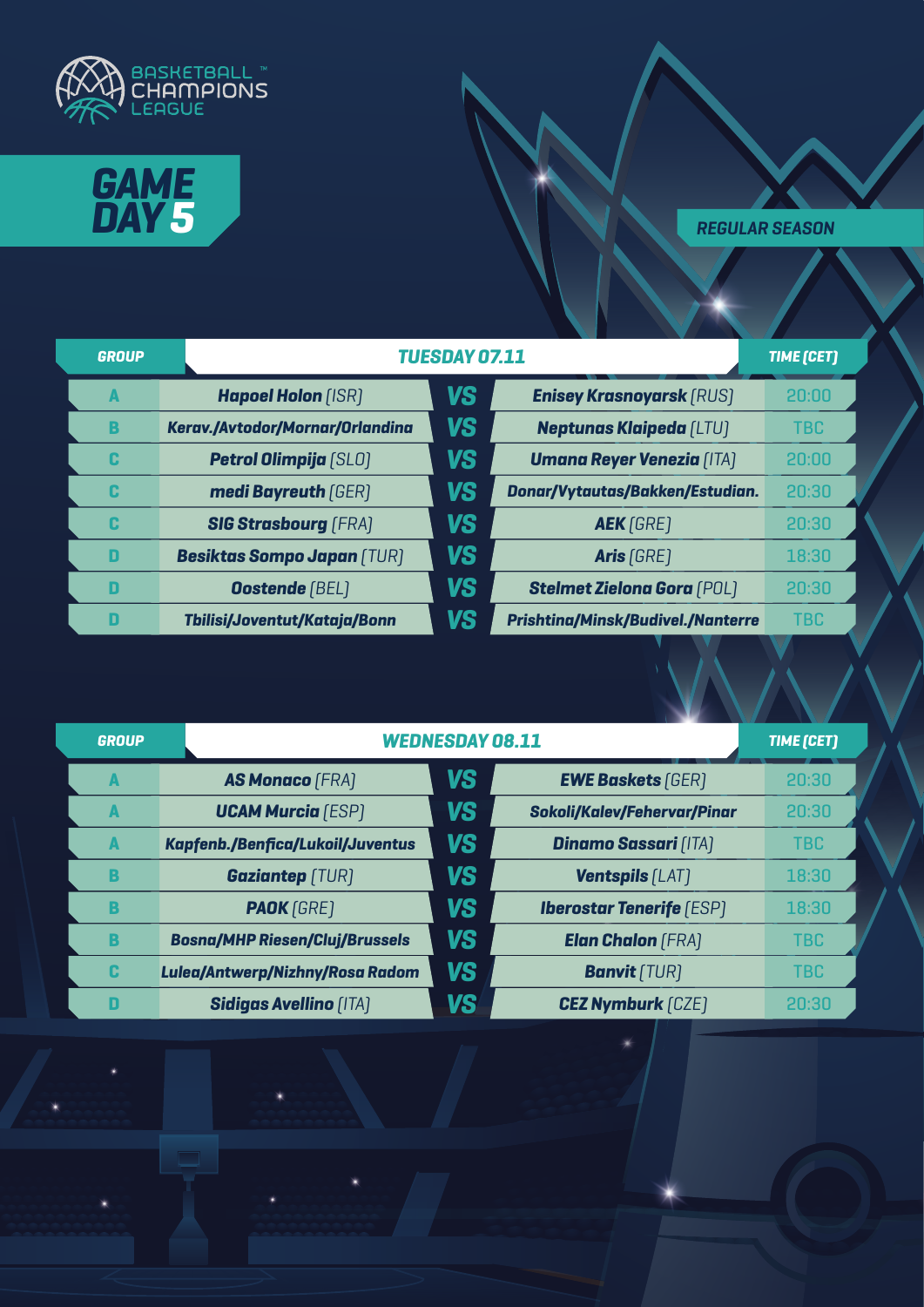



| <b>GROUP</b> |                                          | TUESDAY 14.11 |                                   |            |
|--------------|------------------------------------------|---------------|-----------------------------------|------------|
| A            | <b>UCAM Murcia</b> [ESP]                 | <b>VS</b>     | <b>AS Monaco</b> (FRA)            | 20:30      |
| B            | <b>Ventspils [LAT]</b>                   | VS            | Kerav./Avtodor/Mornar/Orlandina   | 18:00      |
| B            | <b>Bosna/MHP Riesen/Cluj/Brussels</b>    | VS            | <b>Gaziantep</b> (TUR)            | <b>TBC</b> |
| C            | <b>Banvit</b> [TUR]                      | VS            | Donar/Vytautas/Bakken/Estudian.   | 18:30      |
| C            | <b>Umana Reyer Venezia [ITA]</b>         | <b>VS</b>     | medi Bayreuth [GER]               | 20:30      |
| D            | Aris (GRE)                               | VS            | <b>Sidigas Avellino [ITA]</b>     | 18:30      |
| D            | <b>CEZ Nymburk</b> [CZE]                 | VS            | <b>Oostende [BEL]</b>             | 18:30      |
| D            | <b>Prishtina/Minsk/Budivel./Nanterre</b> | VS            | <b>Stelmet Zielona Gora (POL)</b> | <b>TBC</b> |

| <b>GROUP</b> |                                    | <b>WEDNESDAY 15.11</b><br><b>TIME [CET]</b> |                                         |            |
|--------------|------------------------------------|---------------------------------------------|-----------------------------------------|------------|
| A            | <b>Dinamo Sassari [ITA]</b>        | <b>VS</b>                                   | <b>Hapoel Holon [ISR]</b>               | 20:30      |
| A            | <b>EWE Baskets [GER]</b>           | <b>VS</b>                                   | <b>Kapfenb./Benfica/Lukoil/Juventus</b> | 20:30      |
| A            | <b>Sokoli/Kalev/Fehervar/Pinar</b> | <b>VS</b>                                   | <b>Enisey Krasnoyarsk (RUS)</b>         | <b>TBC</b> |
| B            | <b>Neptunas Klaipeda (LTU)</b>     | <b>VS</b>                                   | <b>PAOK</b> [GRE]                       | 18:00      |
| B            | <b>Elan Chalon</b> (FRA)           | <b>VS</b>                                   | <b>Iberostar Tenerife</b> (ESP)         | 20:30      |
| c            | <b>AEK</b> [GRE]                   | <b>VS</b>                                   | <b>Petrol Olimpija</b> [SLO]            | 20:30      |
| C            | Lulea/Antwerp/Nizhny/Rosa Radom    | <b>VS</b>                                   | <b>SIG Strasbourg [FRA]</b>             | <b>TBC</b> |
| D            | Tbilisi/Joventut/Kataja/Bonn       | <b>VS</b>                                   | <b>Besiktas Sompo Japan (TUR)</b>       | <b>TBC</b> |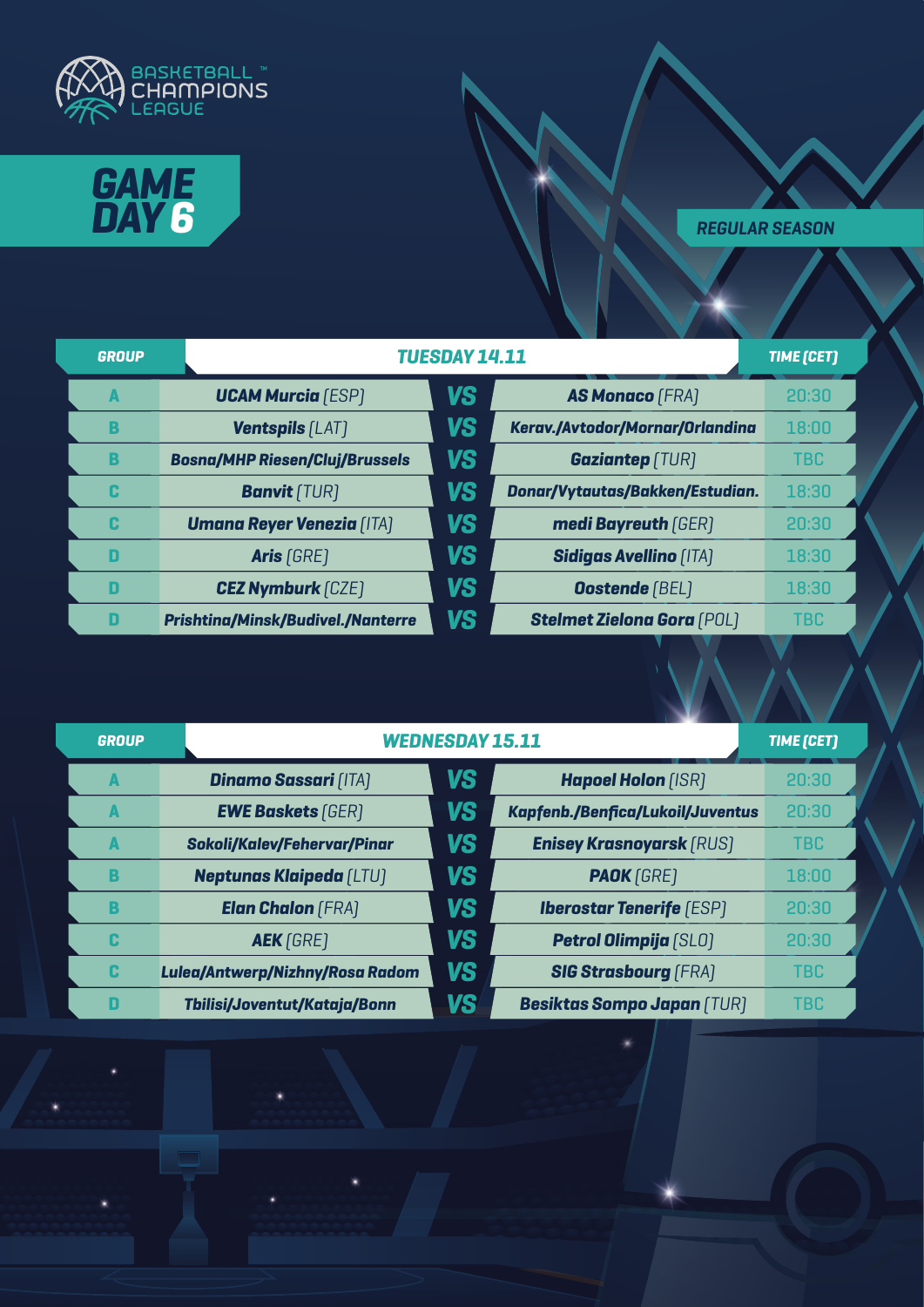



| <b>GROUP</b> |                                         | <b>TUESDAY 05.12</b> |                                       |            |  |  |
|--------------|-----------------------------------------|----------------------|---------------------------------------|------------|--|--|
| A            | <b>Kapfenb./Benfica/Lukoil/Juventus</b> | <b>VS</b>            | <b>UCAM Murcia</b> (ESP)              | <b>TBC</b> |  |  |
| A            | <b>Hapoel Holon [ISR]</b>               | <b>VS</b>            | <b>EWE Baskets [GER]</b>              | 18:30      |  |  |
| B            | <b>Gaziantep</b> (TUR)                  | <b>VS</b>            | <b>Elan Chalon (FRA)</b>              | 18:30      |  |  |
| B            | <b>PAOK</b> [GRE]                       | <b>VS</b>            | <b>Ventspils [LAT]</b>                | 18:30      |  |  |
| B            | <b>Iberostar Tenerife (ESP)</b>         | <b>VS</b>            | <b>Neptunas Klaipeda (LTU)</b>        | 20:30      |  |  |
| B            | Kerav./Avtodor/Mornar/Orlandina         | <b>VS</b>            | <b>Bosna/MHP Riesen/Cluj/Brussels</b> | <b>TBC</b> |  |  |
| C            | Petrol Olimpija [SLO]                   | <b>VS</b>            | Lulea/Antwerp/Nizhny/Rosa Radom       | 20:00      |  |  |
| C            | <b>SIG Strasbourg [FRA]</b>             | <b>VS</b>            | <b>Banvit</b> (TUR)                   | 20:30      |  |  |
| D            | <b>Oostende [BEL]</b>                   | <b>VS</b>            | Aris (GRE)                            | 20:30      |  |  |

| <b>GROUP</b> |                                   | <b>WEDNESDAY 06.12</b> |                                          |            |
|--------------|-----------------------------------|------------------------|------------------------------------------|------------|
| A            | <b>Enisey Krasnoyarsk (RUS)</b>   | VS                     | <b>Dinamo Sassari [ITA]</b>              | 13:30      |
| A            | <b>AS Monaco</b> (FRA)            | <b>VS</b>              | <b>Sokoli/Kalev/Fehervar/Pinar</b>       | 20:30      |
| C            | medi Bayreuth [GER]               | VS                     | <b>AEK</b> [GRE]                         | 20:00      |
| C            | Donar/Vytautas/Bakken/Estudian.   | VS                     | <b>Umana Reyer Venezia (ITA)</b>         | <b>TBC</b> |
| D            | <b>Besiktas Sompo Japan (TUR)</b> | VS                     | <b>Prishtina/Minsk/Budivel./Nanterre</b> | 18:30      |
| D            | <b>Stelmet Zielona Gora (POL)</b> | <b>VS</b>              | <b>CEZ Nymburk [CZE]</b>                 | 18:30      |
| П            | <b>Sidigas Avellino (ITA)</b>     | VS                     | Tbilisi/Joventut/Kataja/Bonn             | 20:30      |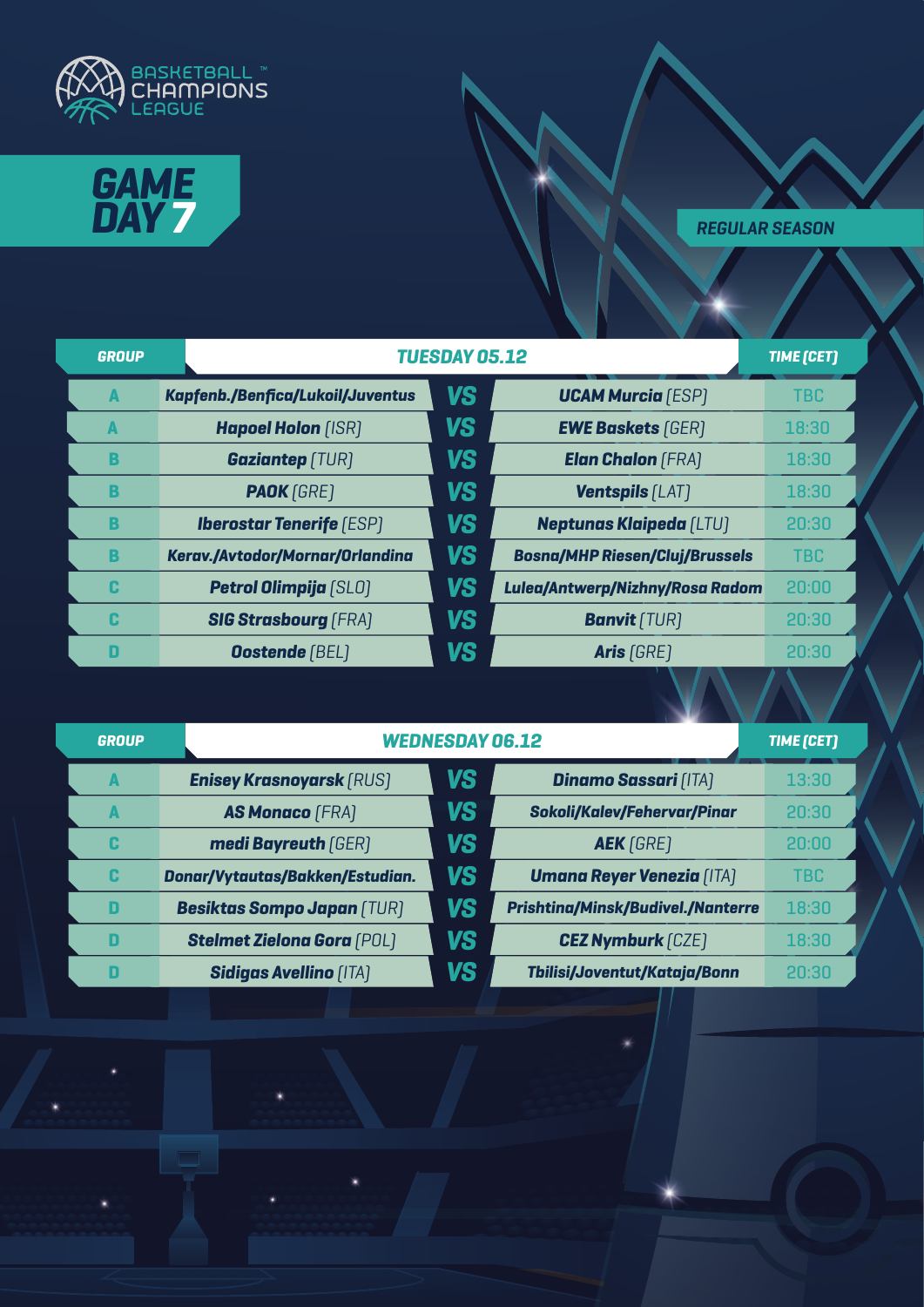



| <b>GROUP</b> |                                    | <b>TUESDAY 12.12</b> |                                |            |
|--------------|------------------------------------|----------------------|--------------------------------|------------|
| A            | <b>Hapoel Holon [ISR]</b>          | <b>VS</b>            | <b>UCAM Murcia</b> [ESP]       | 20:00      |
| A            | <b>Sokoli/Kalev/Fehervar/Pinar</b> | <b>VS</b>            | <b>Dinamo Sassari [ITA]</b>    | <b>TBC</b> |
| B            | <b>Elan Chalon</b> (FRA)           | <b>VS</b>            | <b>Neptunas Klaipeda [LTU]</b> | 20:30      |
| B            | Kerav./Avtodor/Mornar/Orlandina    | <b>VS</b>            | <b>Gaziantep [TUR]</b>         | <b>TBC</b> |
| C            | <b>Petrol Olimpija</b> [SLO]       | <b>VS</b>            | <b>SIG Strasbourg [FRA]</b>    | 20:00      |
| C            | Donar/Vytautas/Bakken/Estudian.    | <b>VS</b>            | <b>AEK</b> [GRE]               | <b>TBC</b> |
| D            | <b>Stelmet Zielona Gora (POL)</b>  | <b>VS</b>            | Aris [GRE]                     | 18:30      |
| D            | <b>Oostende [BEL]</b>              | <b>VS</b>            | Tbilisi/Joventut/Kataja/Bonn   | 20:30      |

| <b>GROUP</b> |                                          | <b>WEDNESDAY 13.12</b> |                                       |            |
|--------------|------------------------------------------|------------------------|---------------------------------------|------------|
| A            | <b>Enisey Krasnoyarsk (RUS)</b>          | <b>VS</b>              | <b>EWE Baskets [GER]</b>              | 13:30      |
| A            | <b>Kapfenb./Benfica/Lukoil/Juventus</b>  | <b>VS</b>              | <b>AS Monaco [FRA]</b>                | <b>TBC</b> |
| B            | <b>PAOK</b> [GRE]                        | VS                     | <b>Bosna/MHP Riesen/Cluj/Brussels</b> | 18:30      |
| B            | <b>Iberostar Tenerife (ESP)</b>          | <b>VS</b>              | <b>Ventspils [LAT]</b>                | 20:30      |
| C            | <b>Banvit</b> [TUR]                      | <b>VS</b>              | <b>Umana Reyer Venezia (ITA)</b>      | 18:30      |
| C            | medi Bayreuth [GER]                      | VS                     | Lulea/Antwerp/Nizhny/Rosa Radom       | 20:00      |
| D            | <b>Sidigas Avellino [ITA]</b>            | VS                     | <b>Besiktas Sompo Japan (TUR)</b>     | 20:30      |
| D            | <b>Prishtina/Minsk/Budivel./Nanterre</b> | VS                     | <b>CEZ Nymburk [CZE]</b>              | <b>TBC</b> |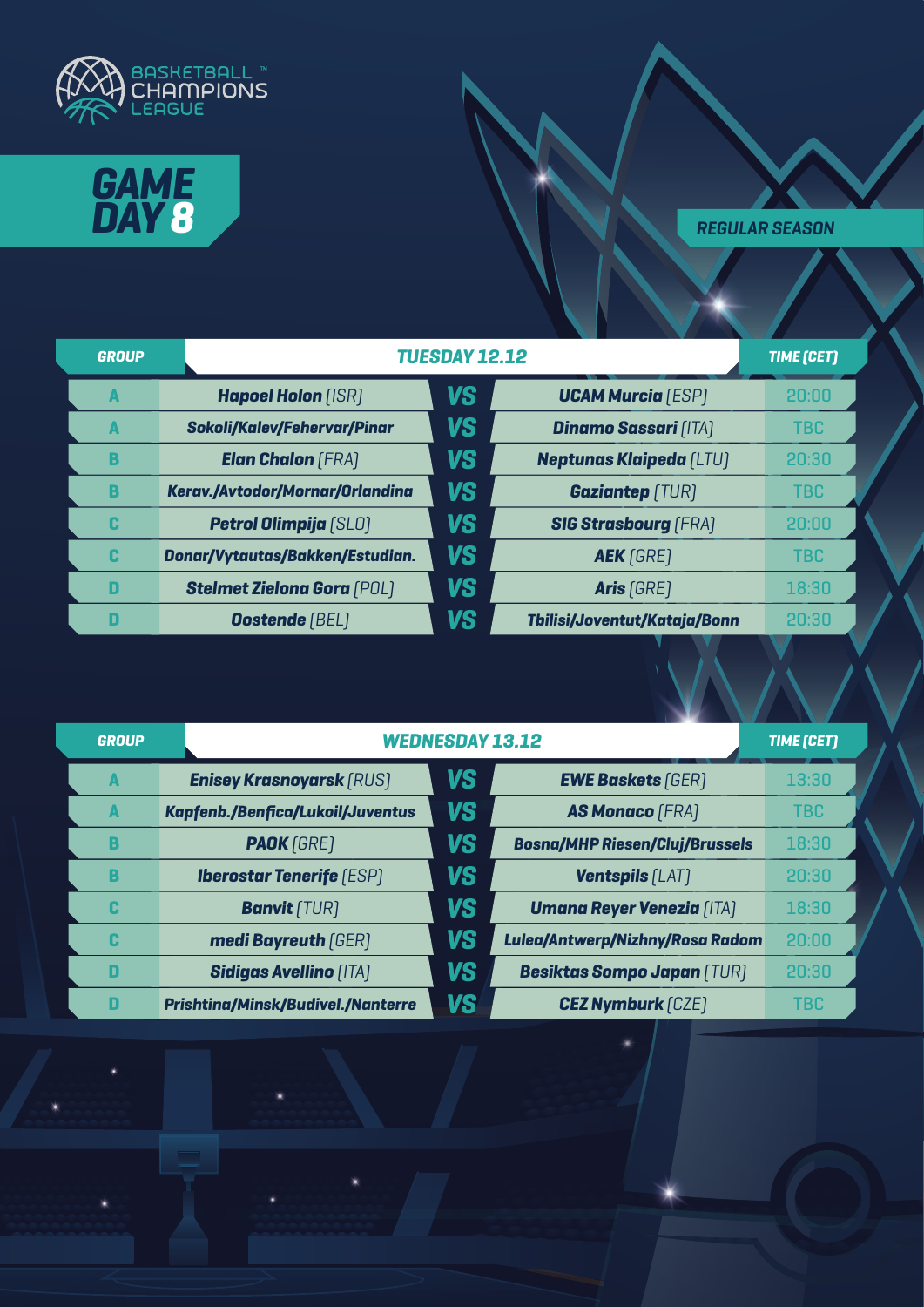



| <b>GROUP</b> |                                        | <b>TUESDAY 19.12</b> |                                   |            |
|--------------|----------------------------------------|----------------------|-----------------------------------|------------|
| A            | <b>AS Monaco (FRA)</b>                 | <b>VS</b>            | <b>Hapoel Holon [ISR]</b>         | 20:30      |
| B            | <b>Ventspils [LAT]</b>                 | <b>VS</b>            | <b>Neptunas Klaipeda [LTU]</b>    | 18:00      |
| B            | <b>Kerav./Avtodor/Mornar/Orlandina</b> | <b>VS</b>            | <b>Elan Chalon</b> (FRA)          | <b>TBC</b> |
| B            | <b>Bosna/MHP Riesen/Cluj/Brussels</b>  | <b>VS</b>            | <b>Iberostar Tenerife (ESP)</b>   | <b>TBC</b> |
| C            | <b>Petrol Olimpija</b> [SLO]           | <b>VS</b>            | <b>Banvit</b> (TUR)               | 20:00      |
| D            | Aris $[GRE]$                           | <b>VS</b>            | <b>CEZ Nymburk</b> [CZE]          | 18:30      |
| D            | <b>Besiktas Sompo Japan (TUR)</b>      | <b>VS</b>            | <b>Oostende</b> [BEL]             | 18:30      |
| D            | Tbilisi/Joventut/Kataja/Bonn           | <b>VS</b>            | <b>Stelmet Zielona Gora (POL)</b> | <b>TBC</b> |

| <b>GROUP</b> |                                         | <b>WEDNESDAY 20.12</b> |                                          |            |  |  |
|--------------|-----------------------------------------|------------------------|------------------------------------------|------------|--|--|
| A            | <b>EWE Baskets [GER]</b>                | <b>VS</b>              | <b>Dinamo Sassari [ITA]</b>              | 20:00      |  |  |
| A            | <b>UCAM Murcia</b> (ESP)                | <b>VS</b>              | <b>Enisey Krasnoyarsk (RUS)</b>          | 20:30      |  |  |
| A            | <b>Kapfenb./Benfica/Lukoil/Juventus</b> | VS                     | <b>Sokoli/Kalev/Fehervar/Pinar</b>       | <b>TBC</b> |  |  |
| B            | <b>Gaziantep</b> (TUR)                  | <b>VS</b>              | <b>PAOK</b> [GRE]                        | 18:30      |  |  |
| C            | <b>AEK</b> [GRE]                        | <b>VS</b>              | <b>Umana Reyer Venezia [ITA]</b>         | 20:30      |  |  |
| C            | <b>SIG Strasbourg [FRA]</b>             | <b>VS</b>              | medi Bayreuth [GER]                      | 20:30      |  |  |
| C            | Lulea/Antwerp/Nizhny/Rosa Radom         | VS                     | Donar/Vytautas/Bakken/Estudian.          | <b>TBC</b> |  |  |
| П            | <b>Sidigas Avellino [ITA]</b>           | VS                     | <b>Prishtina/Minsk/Budivel./Nanterre</b> | 20:30      |  |  |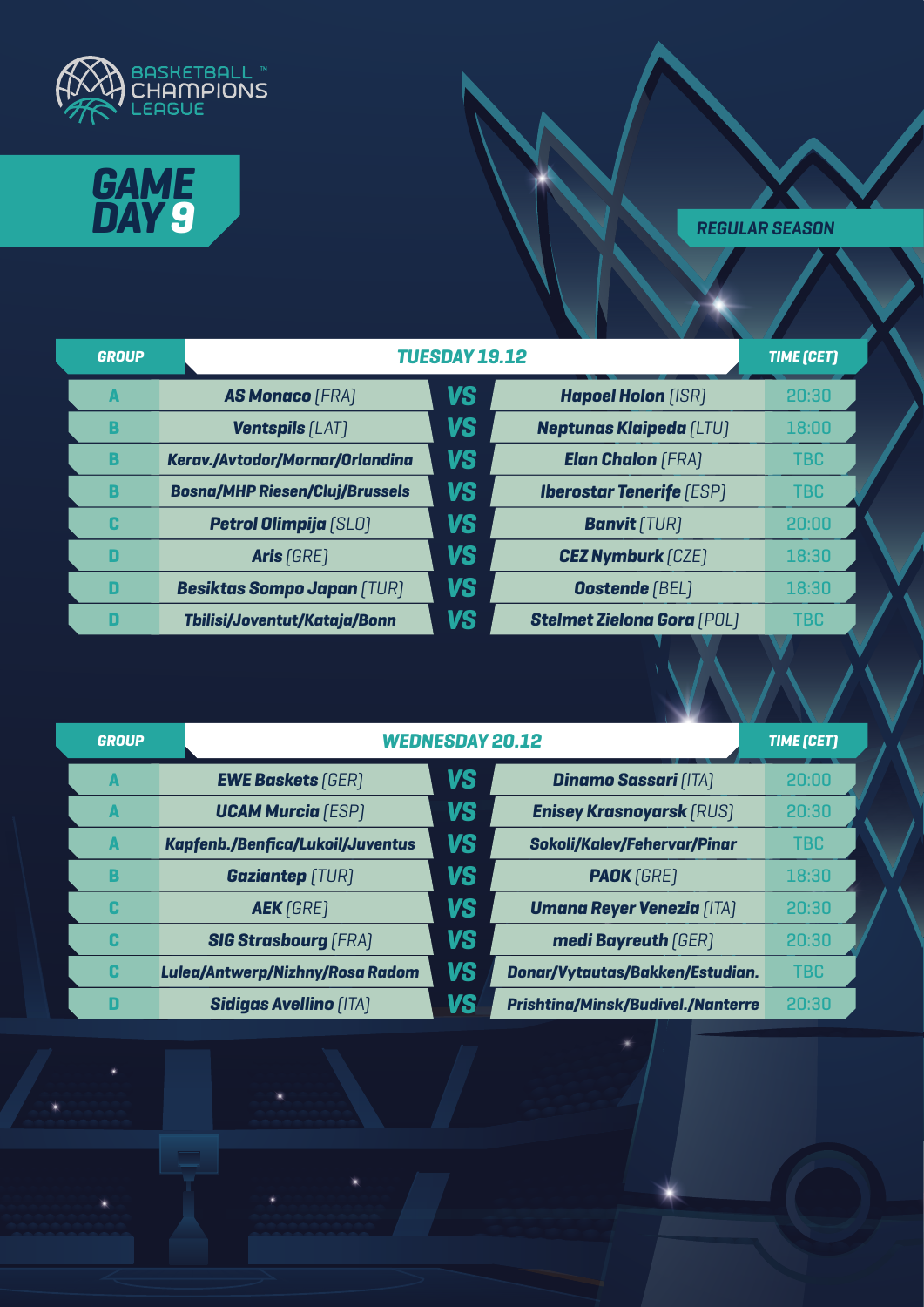



| <b>GROUP</b> |                                    | <b>TUESDAY 09.01</b><br><b>TIME [CET]</b> |                                         |            |
|--------------|------------------------------------|-------------------------------------------|-----------------------------------------|------------|
| A            | <b>Hapoel Holon [ISR]</b>          | VS                                        | <b>Kapfenb./Benfica/Lukoil/Juventus</b> | 20:00      |
| A            | <b>Sokoli/Kalev/Fehervar/Pinar</b> | VS                                        | <b>EWE Baskets [GER]</b>                | <b>TBC</b> |
| B            | <b>PAOK</b> [GRE]                  | VS                                        | Kerav./Avtodor/Mornar/Orlandina         | 18:30      |
| B            | <b>Elan Chalon (FRA)</b>           | VS                                        | <b>Ventspils [LAT]</b>                  | 20:30      |
| C            | <b>Umana Reyer Venezia (ITA)</b>   | VS                                        | Lulea/Antwerp/Nizhny/Rosa Radom         | 20:30      |
| C            | Donar/Vytautas/Bakken/Estudian.    | VS                                        | <b>SIG Strasbourg [FRA]</b>             | <b>TBC</b> |
| D            | <b>CEZ Nymburk</b> [CZE]           | VS                                        | Tbilisi/Joventut/Kataja/Bonn            | 18:30      |
| D            | <b>Stelmet Zielona Gora (POL)</b>  | VS                                        | <b>Besiktas Sompo Japan (TUR)</b>       | 18:30      |

| <b>GROUP</b> |                                          | <b>WEDNESDAY 10.01</b> |                                       |       |  |
|--------------|------------------------------------------|------------------------|---------------------------------------|-------|--|
| A            | <b>Enisey Krasnoyarsk (RUS)</b>          | <b>VS</b>              | <b>AS Monaco</b> (FRA)                | 13:30 |  |
| A            | <b>Dinamo Sassari [ITA]</b>              | <b>VS</b>              | <b>UCAM Murcia</b> [ESP]              | 20:30 |  |
| B            | <b>Neptunas Klaipeda [LTU]</b>           | <b>VS</b>              | <b>Bosna/MHP Riesen/Cluj/Brussels</b> | 18:30 |  |
| В            | <b>Iberostar Tenerife (ESP)</b>          | <b>VS</b>              | <b>Gaziantep</b> (TUR)                | 20:30 |  |
| C            | <b>Banvit</b> [TUR]                      | <b>VS</b>              | <b>AEK</b> [GRE]                      | 18:30 |  |
| C            | medi Bayreuth [GER]                      | <b>VS</b>              | <b>Petrol Olimpija</b> [SLO]          | 20:00 |  |
| D            | <b>Oostende</b> [BEL]                    | <b>VS</b>              | <b>Sidigas Avellino [ITA]</b>         | 20:30 |  |
| D            | <b>Prishtina/Minsk/Budivel./Nanterre</b> | VS                     | Aris [GRE]                            | TBC   |  |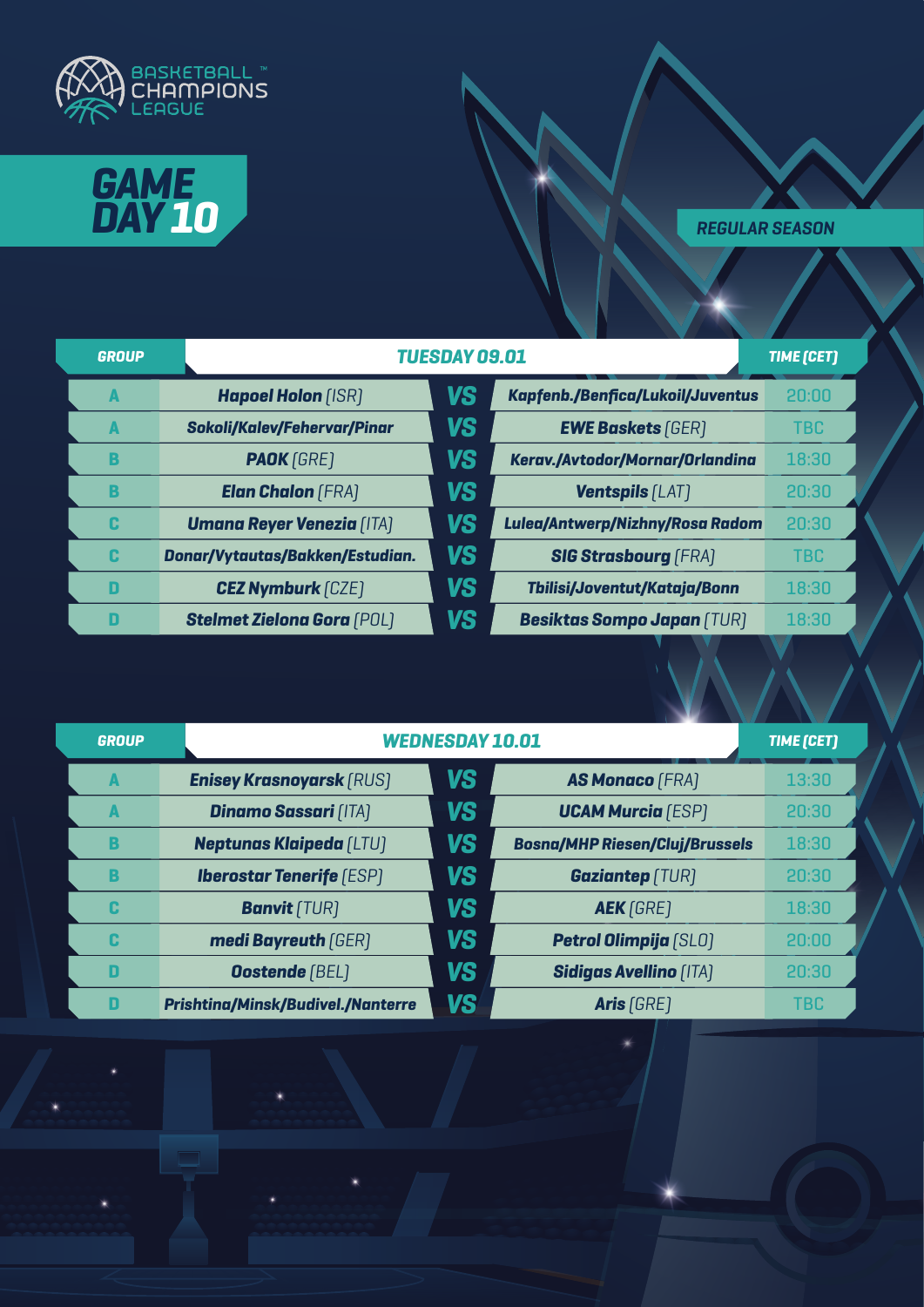



| <b>GROUP</b> |                                         | <b>TUESDAY 16.01</b> |                                    |            |
|--------------|-----------------------------------------|----------------------|------------------------------------|------------|
| A            | <b>Hapoel Holon [ISR]</b>               | <b>VS</b>            | <b>Sokoli/Kalev/Fehervar/Pinar</b> | 20:00      |
| A            | <b>AS Monaco [FRA]</b>                  | VS                   | <b>Dinamo Sassari [ITA]</b>        | 20:30      |
| A            | <b>UCAM Murcia</b> [ESP]                | VS                   | <b>EWE Baskets [GER]</b>           | 20:30      |
| A            | <b>Kapfenb./Benfica/Lukoil/Juventus</b> | <b>VS</b>            | <b>Enisey Krasnoyarsk (RUS)</b>    | <b>TBC</b> |
| B            | <b>PAOK</b> [GRE]                       | <b>VS</b>            | <b>Elan Chalon</b> (FRA)           | 18:30      |
| B            | Kerav./Avtodor/Mornar/Orlandina         | <b>VS</b>            | <b>Iberostar Tenerife (ESP)</b>    | <b>TBC</b> |
| B            | <b>Bosna/MHP Riesen/Cluj/Brussels</b>   | <b>VS</b>            | <b>Ventspils [LAT]</b>             | <b>TBC</b> |
| D            | <b>Besiktas Sompo Japan (TUR)</b>       | VS                   | <b>CEZ Nymburk</b> [CZE]           | 18:30      |

| <b>GROUP</b> |                                 | <b>WEDNESDAY 17.01</b> |                                          |            |  |
|--------------|---------------------------------|------------------------|------------------------------------------|------------|--|
| В            | <b>Gaziantep</b> [TUR]          | VS                     | <b>Neptunas Klaipeda [LTU]</b>           | 18:30      |  |
| C            | <b>Petrol Olimpija</b> [SLO]    | <b>VS</b>              | Donar/Vytautas/Bakken/Estudian.          | 20:00      |  |
| C            | medi Bayreuth (GER)             | VS                     | <b>Banvit</b> (TUR)                      | 20:30      |  |
| C            | <b>SIG Strasbourg (FRA)</b>     | VS                     | <b>Umana Reyer Venezia [ITA]</b>         | 20:30      |  |
| C            | Lulea/Antwerp/Nizhny/Rosa Radom | <b>VS</b>              | <b>AEK</b> [GRE]                         | <b>TBC</b> |  |
| D            | <b>Oostende</b> (BEL)           | VS                     | <b>Prishtina/Minsk/Budivel./Nanterre</b> | 20:30      |  |
| D            | <b>Sidigas Avellino [ITA]</b>   | <b>VS</b>              | <b>Stelmet Zielona Gora (POL)</b>        | 20:30      |  |
| D            | Tbilisi/Joventut/Kataja/Bonn    | VS                     | Aris (GRE)                               | <b>TBC</b> |  |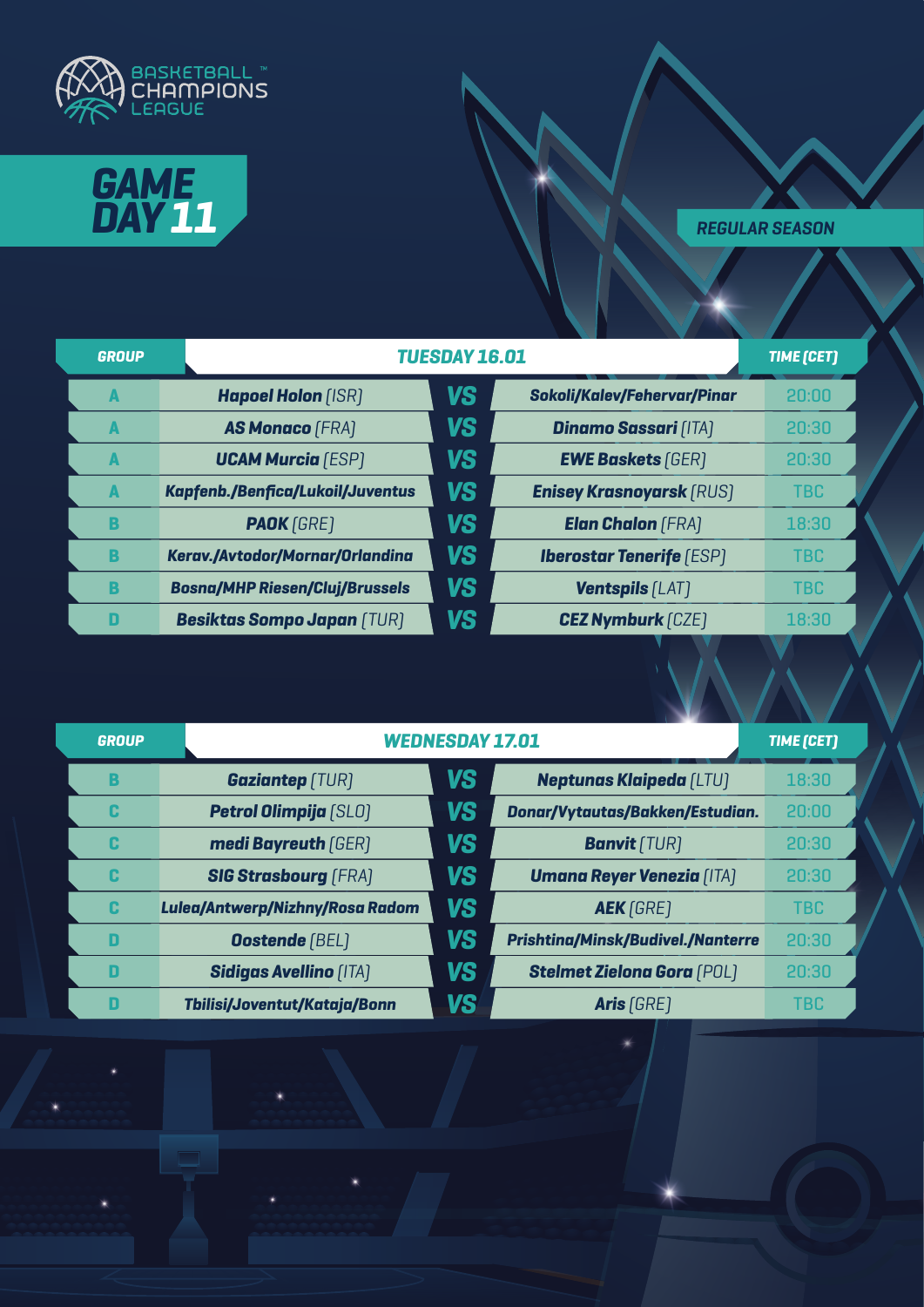



| <b>GROUP</b> |                                    | <b>TUESDAY 23.01</b> |                                         |            |
|--------------|------------------------------------|----------------------|-----------------------------------------|------------|
| A            | <b>Dinamo Sassari (ITA)</b>        | VS                   | <b>Kapfenb./Benfica/Lukoil/Juventus</b> | 20:30      |
| A            | <b>Sokoli/Kalev/Fehervar/Pinar</b> | VS                   | <b>UCAM Murcia</b> [ESP]                | <b>TBC</b> |
| B            | <b>Neptunas Klaipeda [LTU]</b>     | VS                   | Kerav./Avtodor/Mornar/Orlandina         | 18:00      |
| B            | <b>Elan Chalon</b> (FRA)           | VS                   | <b>Bosna/MHP Riesen/Cluj/Brussels</b>   | 20:30      |
| C            | <b>AEK</b> [GRE]                   | VS                   | <b>SIG Strasbourg (FRA)</b>             | 18:30      |
| C            | Donar/Vytautas/Bakken/Estudian.    | VS                   | medi Bayreuth [GER]                     | <b>TBC</b> |
| D            | <b>CEZ Nymburk</b> [CZE]           | VS                   | <b>Sidigas Avellino [ITA]</b>           | 18:30      |
| П            | <b>Stelmet Zielona Gora (POL)</b>  | VS                   | <b>Oostende</b> [BEL]                   | 18:30      |

| <b>GROUP</b> |                                          | <b>WEDNESDAY 24.01</b> |                                   |            |  |
|--------------|------------------------------------------|------------------------|-----------------------------------|------------|--|
| A            | <b>Enisey Krasnoyarsk [RUS]</b>          | <b>VS</b>              | <b>Hapoel Holon [ISR]</b>         | 13:30      |  |
| A            | <b>EWE Baskets [GER]</b>                 | VS                     | <b>AS Monaco [FRA]</b>            | 20:00      |  |
| B            | <b>Ventspils [LAT]</b>                   | VS                     | <b>Gaziantep</b> [TUR]            | 18:00      |  |
| B            | <b>Iberostar Tenerife</b> [ESP]          | <b>VS</b>              | <b>PAOK</b> [GRE]                 | 20:30      |  |
| C            | <b>Banvit</b> [TUR]                      | VS                     | Lulea/Antwerp/Nizhny/Rosa Radom   | 18:30      |  |
| C            | <b>Umana Reyer Venezia (ITA)</b>         | <b>VS</b>              | <b>Petrol Olimpija [SLO]</b>      | 20:30      |  |
| D            | Aris [GRE]                               | VS                     | <b>Besiktas Sompo Japan (TUR)</b> | 18:30      |  |
| D            | <b>Prishtina/Minsk/Budivel./Nanterre</b> | VS                     | Tbilisi/Joventut/Kataja/Bonn      | <b>TBC</b> |  |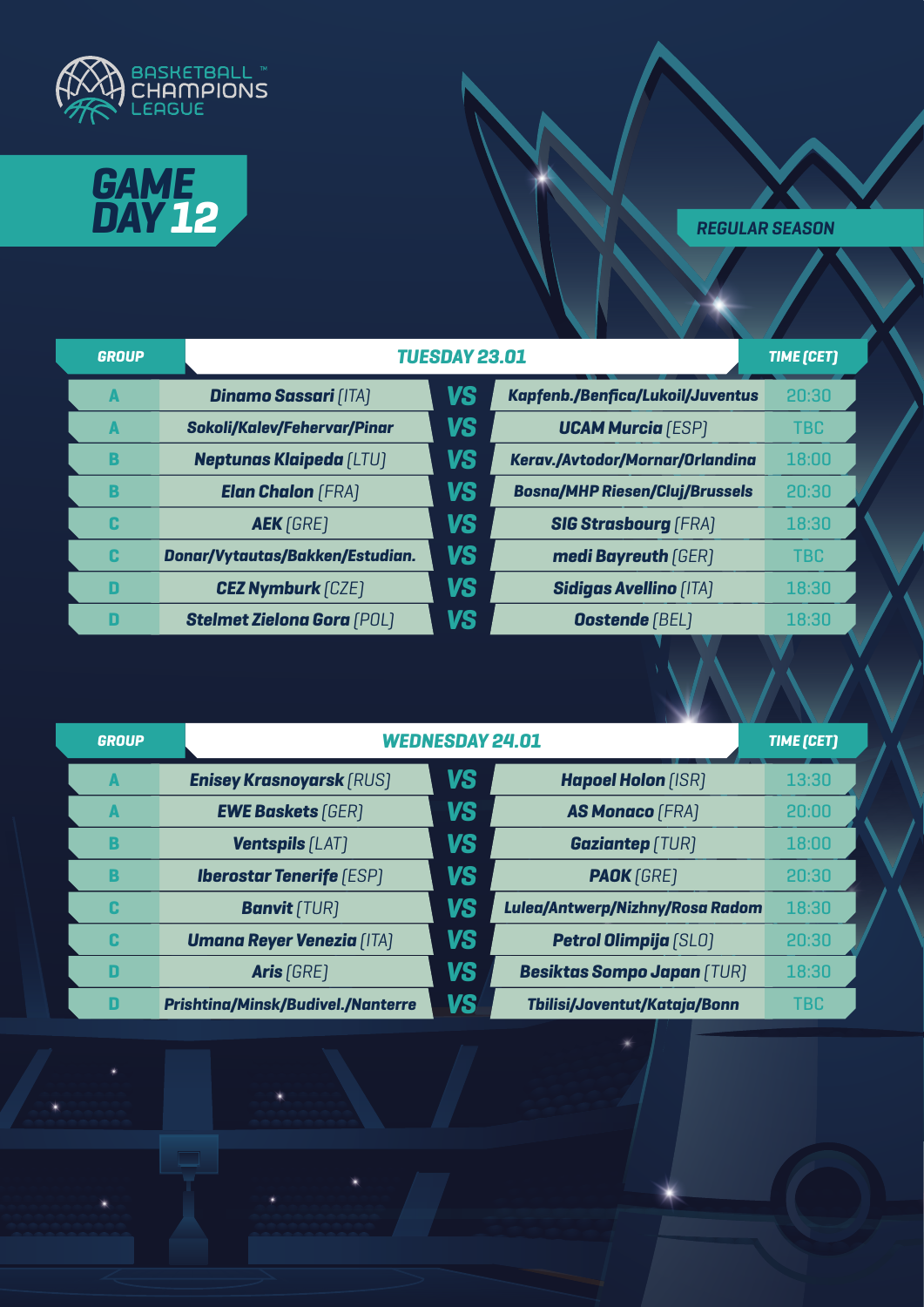



| <b>GROUP</b> |                                   | <b>TUESDAY 30.01</b> |                                          |            |  |
|--------------|-----------------------------------|----------------------|------------------------------------------|------------|--|
| A            | <b>Hapoel Holon [ISR]</b>         | VS                   | <b>Dinamo Sassari [ITA]</b>              | 20:00      |  |
| A            | Kapfenb./Benfica/Lukoil/Juventus  | <b>VS</b>            | <b>EWE Baskets [GER]</b>                 | <b>TBC</b> |  |
| B            | Kerav./Avtodor/Mornar/Orlandina   | <b>VS</b>            | <b>Ventspils [LAT]</b>                   | <b>TBC</b> |  |
| C            | <b>Petrol Olimpija</b> [SLO]      | <b>VS</b>            | <b>AEK</b> [GRE]                         | 20:00      |  |
| C            | <b>SIG Strasbourg [FRA]</b>       | <b>VS</b>            | Lulea/Antwerp/Nizhny/Rosa Radom          | 20:30      |  |
| C            | Donar/Vytautas/Bakken/Estudian.   | <b>VS</b>            | <b>Banvit</b> [TUR]                      | <b>TBC</b> |  |
| D            | <b>Besiktas Sompo Japan (TUR)</b> | <b>VS</b>            | Tbilisi/Joventut/Kataja/Bonn             | 18:30      |  |
| D            | <b>Stelmet Zielona Gora (POL)</b> | VS                   | <b>Prishtina/Minsk/Budivel./Nanterre</b> | 18:30      |  |

| <b>GROUP</b> |                                 | <b>WEDNESDAY 31.01</b> |                                       |       |  |  |
|--------------|---------------------------------|------------------------|---------------------------------------|-------|--|--|
| A            | <b>Enisey Krasnoyarsk (RUS)</b> | <b>VS</b>              | <b>Sokoli/Kalev/Fehervar/Pinar</b>    | 13:30 |  |  |
| A            | <b>AS Monaco [FRA]</b>          | <b>VS</b>              | <b>UCAM Murcia</b> [ESP]              | 18:30 |  |  |
| В            | <b>Gaziantep</b> [TUR]          | <b>VS</b>              | <b>Bosna/MHP Riesen/Cluj/Brussels</b> | 18:30 |  |  |
| B            | <b>PAOK</b> [GRE]               | <b>VS</b>              | <b>Neptunas Klaipeda (LTU)</b>        | 18:30 |  |  |
| B            | <b>Iberostar Tenerife (ESP)</b> | <b>VS</b>              | <b>Elan Chalon</b> (FRA)              | 20:30 |  |  |
| C            | medi Bayreuth [GER]             | <b>VS</b>              | <b>Umana Reyer Venezia [ITA]</b>      | 20:00 |  |  |
| D            | <b>Oostende</b> [BEL]           | <b>VS</b>              | <b>CEZ Nymburk [CZE]</b>              | 20:00 |  |  |
|              | <b>Sidigas Avellino [ITA]</b>   | VS                     | Aris (GRE)                            | 20:30 |  |  |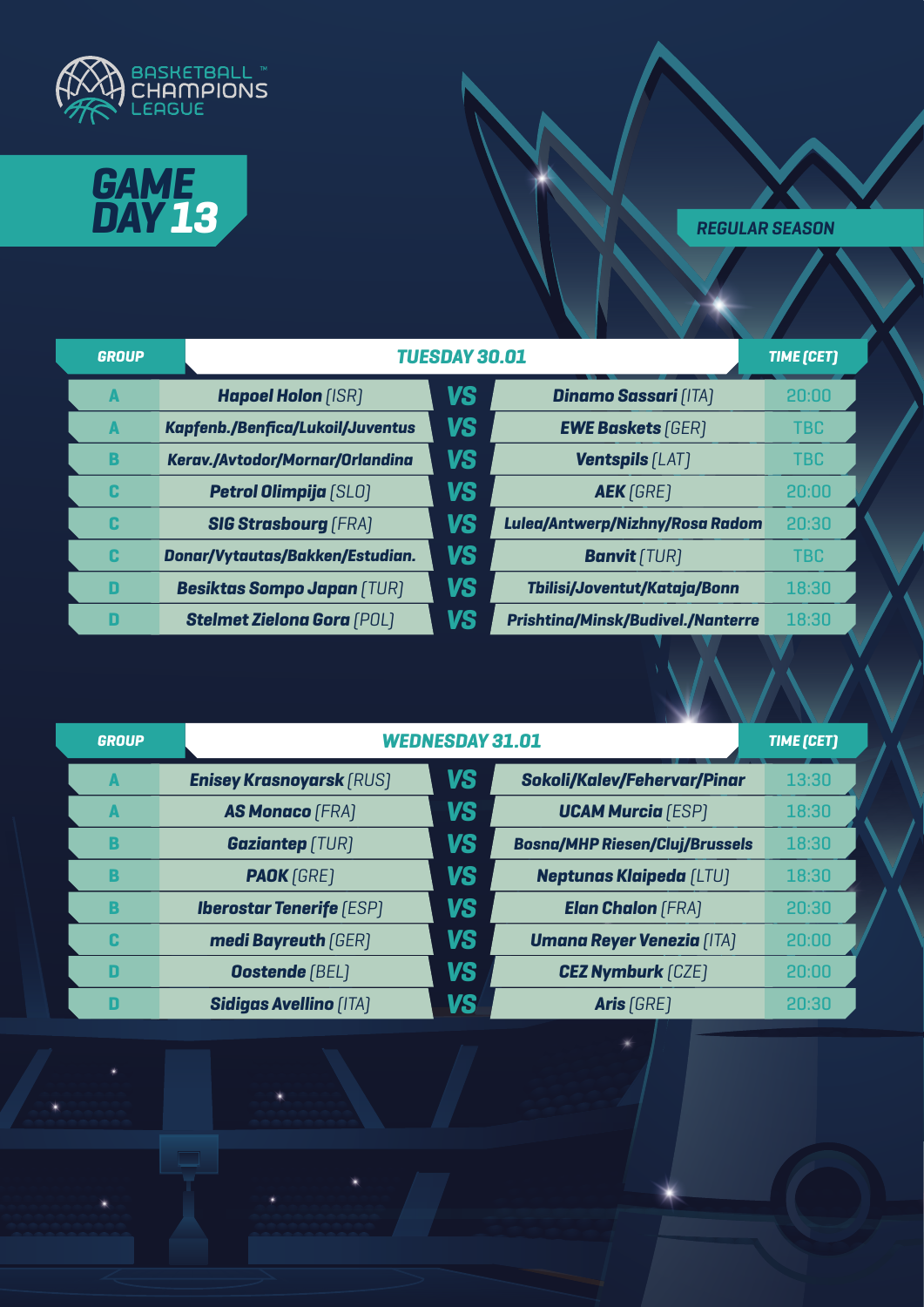



| <b>GROUP</b> |                                       | <b>TUESDAY 06.02</b> |                                 |       |  |
|--------------|---------------------------------------|----------------------|---------------------------------|-------|--|
| C            | <b>AEK</b> [GRE]                      | VS                   | medi Bayreuth (GER)             | 18:30 |  |
| C            | <b>Banvit</b> [TUR]                   | VS                   | <b>SIG Strasbourg [FRA]</b>     | 18:30 |  |
| C            | <b>Umana Reyer Venezia [ITA]</b>      | VS                   | Donar/Vytautas/Bakken/Estudian. | 18:30 |  |
| C            | Lulea/Antwerp/Nizhny/Rosa Radom       | VS                   | <b>Petrol Olimpija [SLO]</b>    | 18:30 |  |
| B            | <b>Elan Chalon</b> (FRA)              | VS                   | <b>Gaziantep [TUR]</b>          | 20:30 |  |
| B            | <b>Neptunas Klaipeda [LTU]</b>        | <b>VS</b>            | <b>Iberostar Tenerife (ESP)</b> | 20:30 |  |
| B            | <b>Ventspils [LAT]</b>                | <b>VS</b>            | <b>PAOK</b> [GRE]               | 20:30 |  |
| B            | <b>Bosna/MHP Riesen/Cluj/Brussels</b> | VS                   | Kerav./Avtodor/Mornar/Orlandina | 20:30 |  |

| <b>GROUP</b> |                                          | <b>WEDNESDAY 07.02</b> |                                   |       |  |
|--------------|------------------------------------------|------------------------|-----------------------------------|-------|--|
| D            | Aris [GRE]                               | VS                     | <b>Oostende</b> [BEL]             | 18:30 |  |
| D            | <b>CEZ Nymburk [CZE]</b>                 | <b>VS</b>              | <b>Stelmet Zielona Gora (POL)</b> | 18:30 |  |
| D            | <b>Prishtina/Minsk/Budivel./Nanterre</b> | VS                     | <b>Besiktas Sompo Japan (TUR)</b> | 18:30 |  |
| D            | Tbilisi/Joventut/Kataja/Bonn             | <b>VS</b>              | <b>Sidigas Avellino [ITA]</b>     | 18:30 |  |
| A            | <b>EWE Baskets [GER]</b>                 | VS                     | <b>Hapoel Holon [ISR]</b>         | 20:30 |  |
| A            | <b>Dinamo Sassari [ITA]</b>              | <b>VS</b>              | <b>Enisey Krasnoyarsk (RUS)</b>   | 20:30 |  |
| A            | <b>UCAM Murcia</b> (ESP)                 | VS                     | Kapfenb./Benfica/Lukoil/Juventus  | 20:30 |  |
|              | <b>Sokoli/Kalev/Fehervar/Pinar</b>       | VS                     | <b>AS Monaco (FRA)</b>            | 20:30 |  |